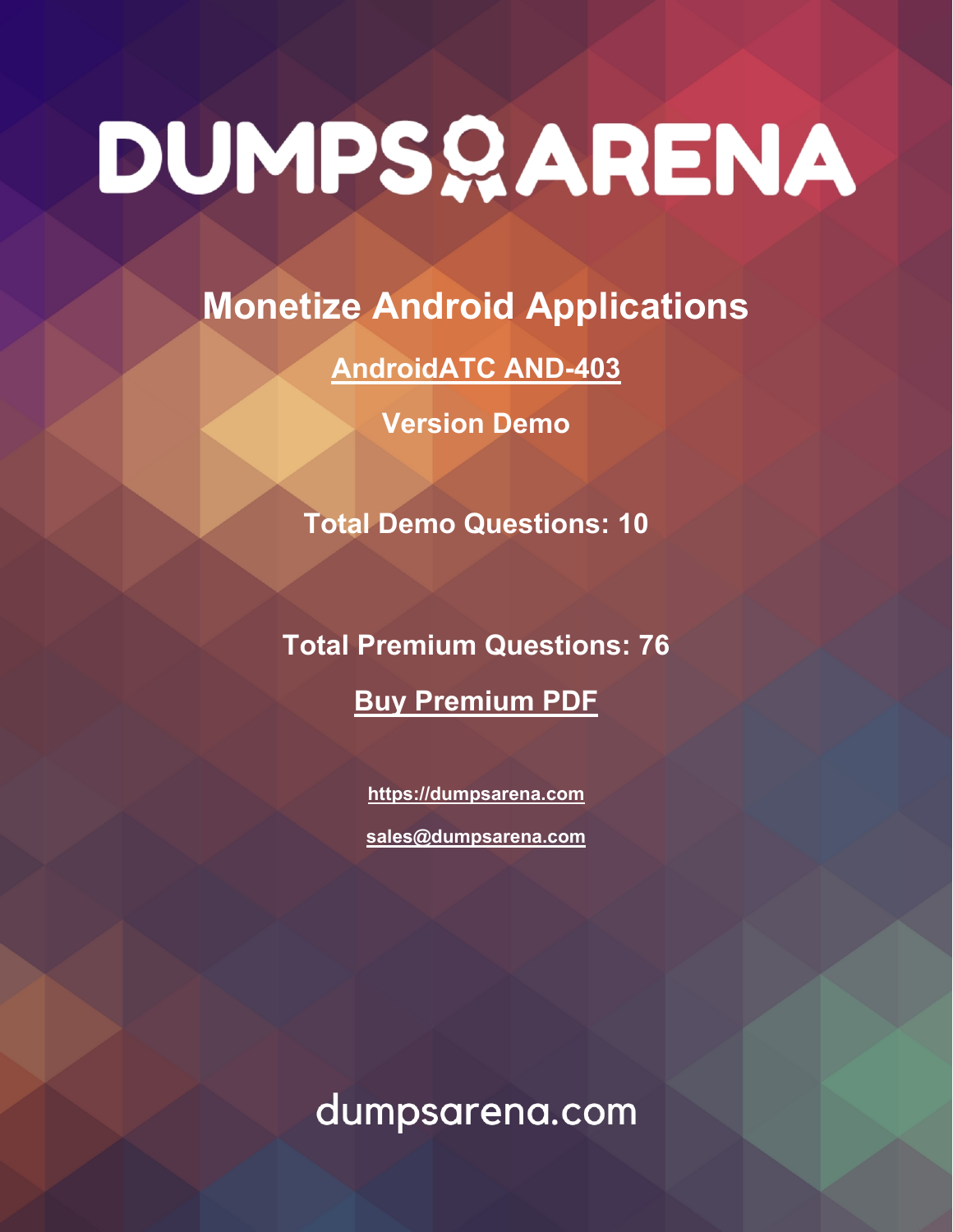#### **QUESTION NO: 1**

Which of the following does NOT apply to interstitial ads?

- **A.** They present rich HTML5 experiences or web applications.
- **B.** They are usually placed between transition points within or while entering or exiting a mobile application.
- **C.** They are used to complete an in-app billing transaction to communicate with the server.
- **D.** They are usually rendered as full screen or big popup. Some of them render videos, images or other rich content.

#### **ANSWER: C**

#### **QUESTION NO: 2**

Which of the following is true about the stthe ate of the running application when user starts buying product using in-app billing technique?

- **A.** The running application from is stopped.
- **B.** The running application gets destroyed.
- **C.** The running application is paused.

**D.** Running application is not affected, as the buying is done through the Google play's live service. It just requires the key that the user has generated against the application.

## **ANSWER: C**

#### **QUESTION NO: 3**

When tracking the errors in your application using a mobile analytics service, which of the following is NOT a correct type of information you can collect?

- **A.** Where in the code the exception occurred.
- **B.** What time the error was thrown.
- **C.** What actions the user made that caused the error
- **D.** Which component of the Android OS threw an exception.

## **ANSWER: D**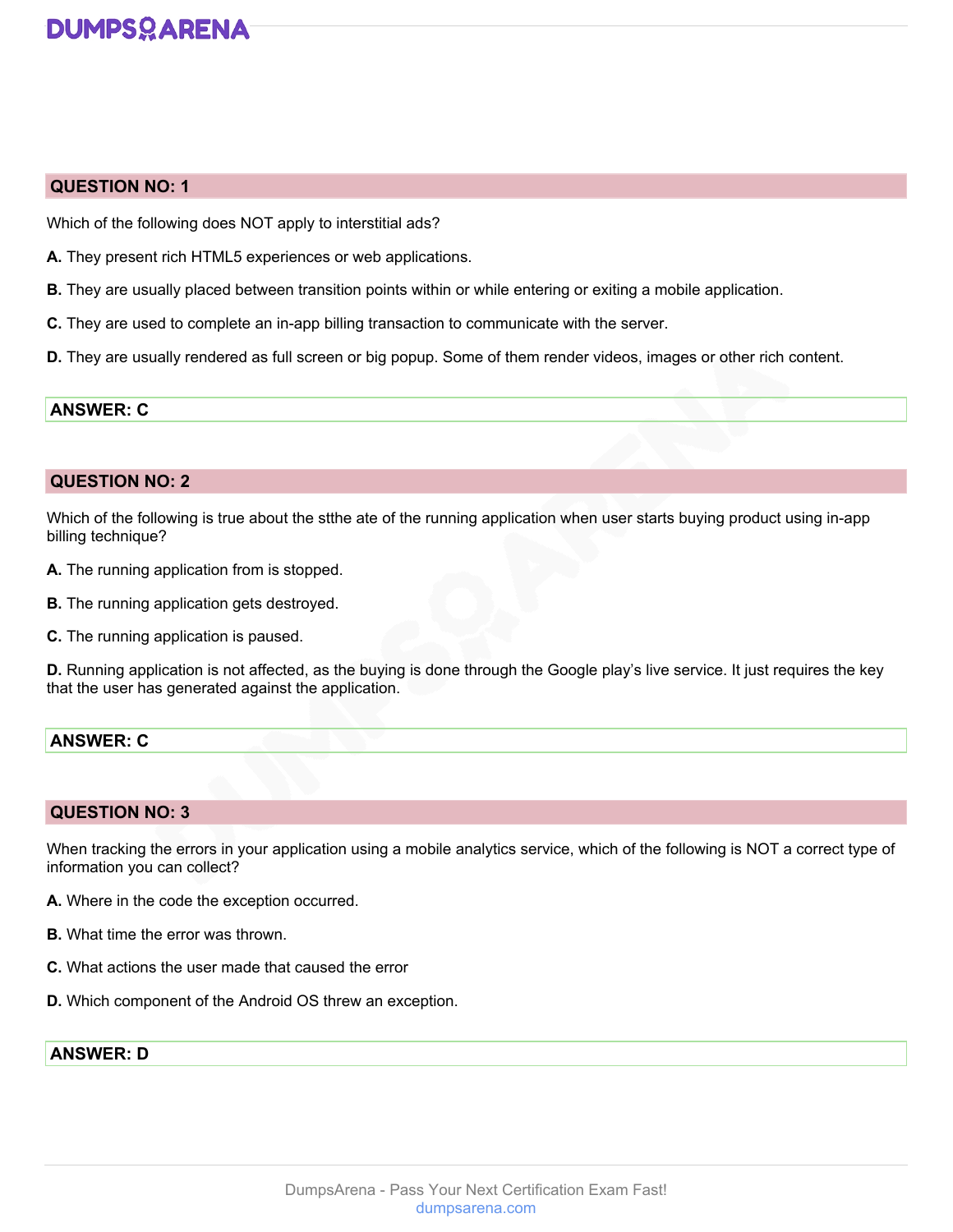#### **QUESTION NO: 4**

Which of the following is not recommended to promote your paid application?

- **A.** Promote your application using demo videos on the Play store.
- **B.** Listen to the users suggestions in the application reviews.
- **C.** Always ask for users review when the application starts up.
- **D.** Prepare a good marketing campaign for your application.

#### **ANSWER: C**

#### **QUESTION NO: 5**

Which of the following are drawbacks for publicly publishing your application through e-mail? (Choose three)

**A.** The user must enable installation from "Unknown Source" on the Android device.

**B.** The application only reaches a selected set of users that are specified in the email by the developer prior to sending an email.

**C.** Any updated version of the application should be re-attached and sent to the users. There is no automatic updating.

**D.** It is a quick way to send the application to a limited number of users.

#### **ANSWER: A B C**

#### **QUESTION NO: 6**

Which of the following is the correct Android API on which the In-app billing API is supported on?

- **A.** API 2.1 or higher
- **B.** API2.2 or higher
- **C.** API 1.5 or higher
- **D.** API 16 or higher

#### **ANSWER: B**

#### **QUESTION NO: 7**

Which of the following is valid usage of Google Play Licensing Service? (Choose two)

**A.** Verify user has paid for an application.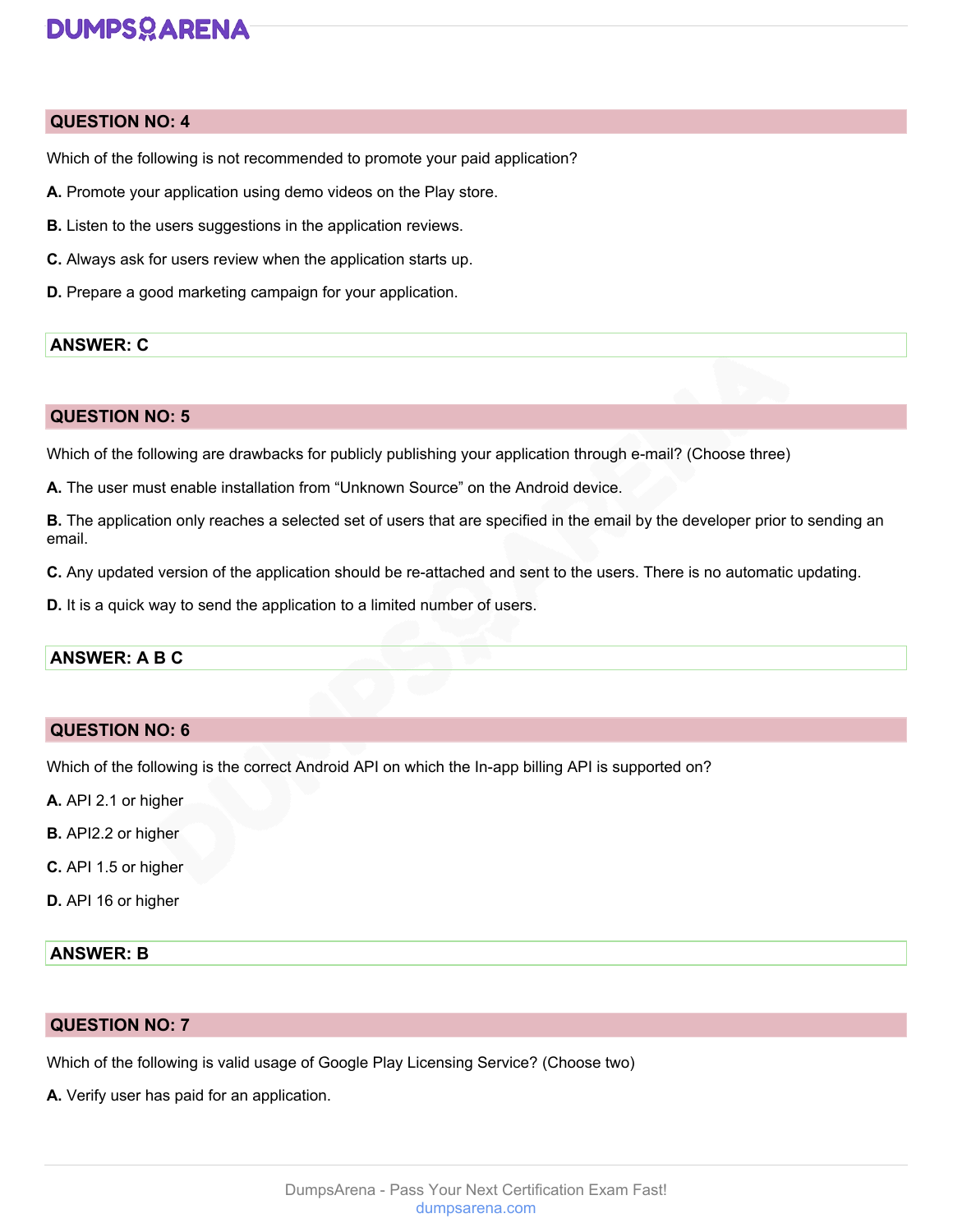- **B.** Allows an application to install APK extensions.
- **C.** Add encryption to communication between your application and the internet.
- **D.** Improve the application performance and decrease memory usage.

#### **ANSWER: A B**

## **QUESTION NO: 8**

Which of the following is required to set a testing environment for licensing services? (Choose two)

- **A.** Signing in to your testing account from your devices' browser.
- **B.** Set static responses returned by the licensing server.
- **C.** Adding test accounts.
- **D.** Disable all accounts syncing on your device.

### **ANSWER: B C**

#### **QUESTION NO: 9**

Which of the following can only be performed before an application release and not after? (Choose two)

- **A.** Create a product list to be purchased through in-app billing.
- **B.** Remove log messages.
- **C.** Build a signed release of your application.
- **D.** Create a Google Wallet merchant account.

#### **ANSWER: B C**

## **QUESTION NO: 10**

Which of the following is a requirement to use In-App Billing service on Google Play? (Choose three)

- **A.** A Google Wallet merchant account.
- **B.** A publisher account.
- **C.** A published application.
- **D.** Google Play License Verification Library.